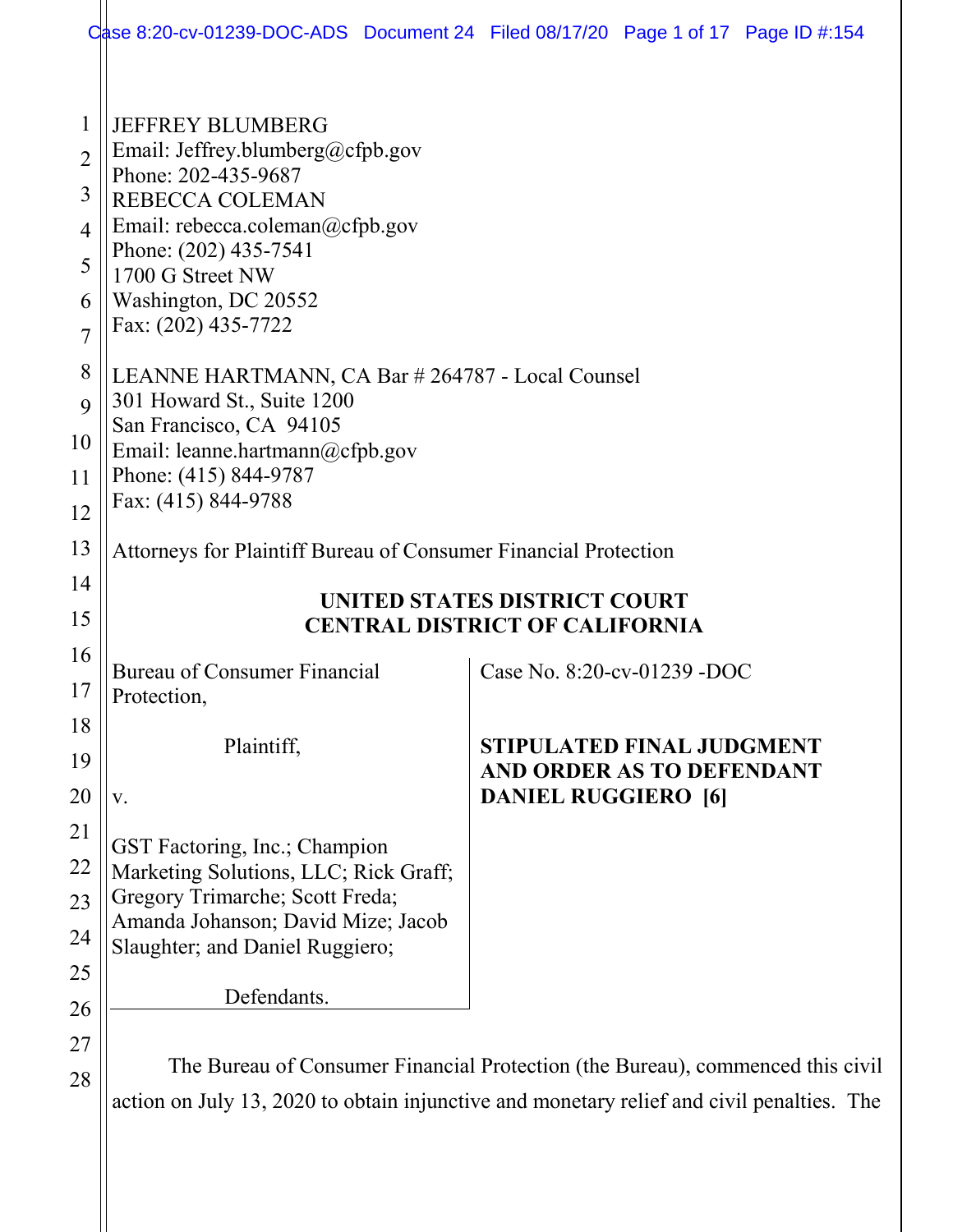1 Complaint alleges violations of the Telemarketing and Consumer Fraud and Abuse Prevention Act, 15 U.S.C. §§ 6101 et seq., and its implementing rule, the Telemarketing Sales Rule, 16 C.F.R. Part 310, in connection with the sale of telemarketed debt-relief services.

The Bureau and Defendant Daniel Ruggiero (Defendant) agree to entry of this Stipulated Final Judgment and Order (Order), to settle and resolve all matters in dispute arising from the conduct alleged in the Complaint.

Therefore it is **ORDERED**:

#### **I. FINDINGS**

1. This Court has jurisdiction over the parties and the subject matter of this action and venue is proper in this jurisdiction under 28 U.S.C. § 1391(b) and (c), and 12 U.S.C. § 5564(f).

2. Defendant neither admits nor denies the allegations in the Complaint, except as specifically stated herein. Defendant admits the facts necessary to establish the Court's jurisdiction over him and the subject matter of this action.

3. The Complaint alleges claims upon which relief may be granted.

4. The relief provided in this Order is appropriate and available pursuant to sections 1054 and 1055 of the Consumer Financial Protection Act (CFPA), 12 U.S.C. §§ 5564 and 5565.

5. In the course of providing telemarketed debt-relief services from February, 2018 to the Effective Date, Defendant provided substantial assistance or support to a seller or telemarketer when Defendant knew or consciously avoided knowing that that the seller or telemarketer had requested or received payment of fees or consideration from consumers for debt-relief services before: (1) the terms of at least one debt pursuant to a settlement agreement, debt management plan, or other such valid contractual agreement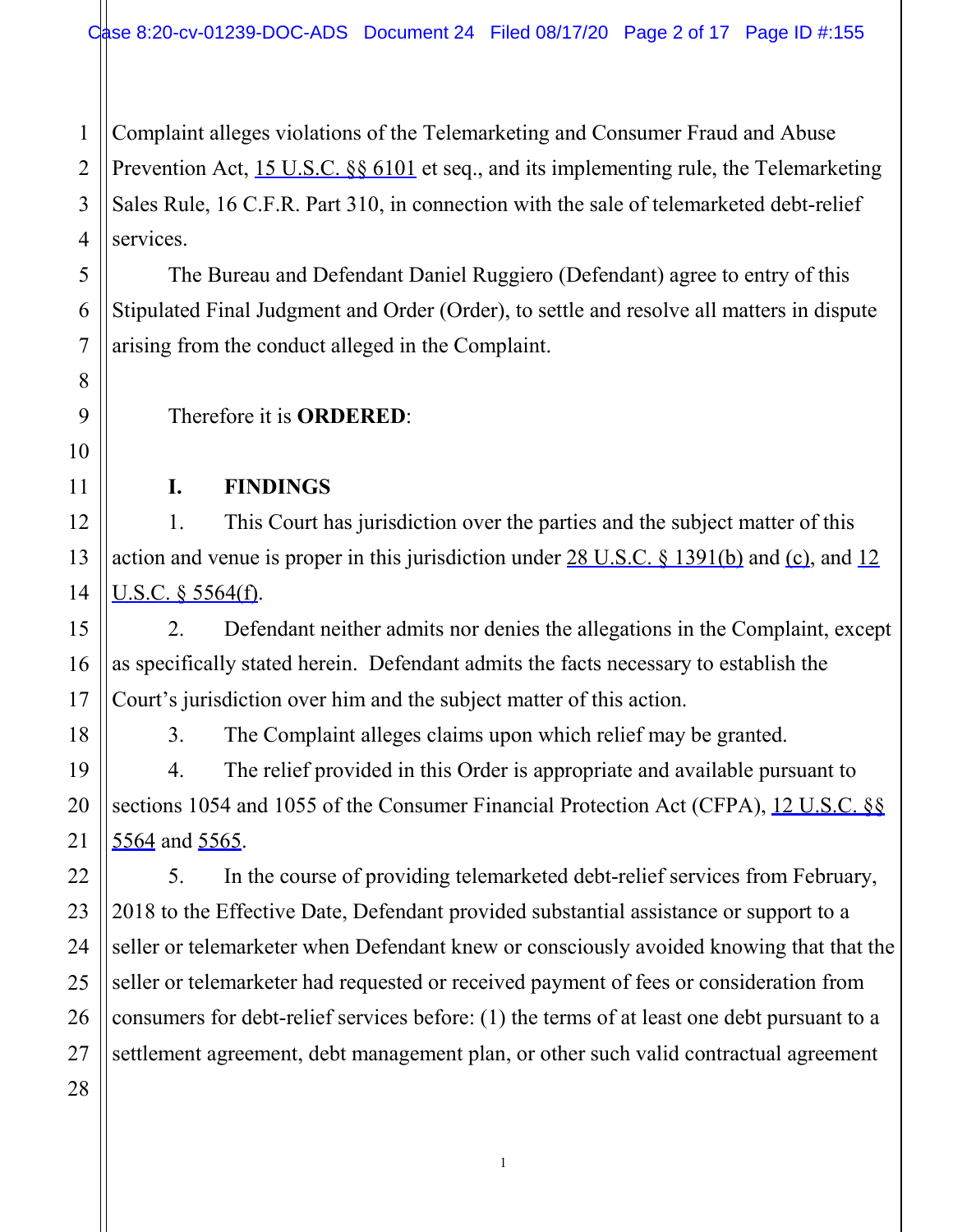1 2 executed by the consumer had been renegotiated, settled, reduced, or otherwise altered; and (2) the consumer had made at least one payment pursuant to that agreement.

6. Defendant waives all rights to seek judicial review or otherwise challenge or contest the validity of this Order and any claim he may have under the Equal Access to Justice Act, 28 U.S.C. § 2412, concerning the prosecution of this action to the date of this Order. Each party agrees to bear its own costs and expenses, including, without limitation, attorney's fees.

7. Entry of this Order is in the public interest.

## **II. DEFINITIONS**

3

4

5

6

7

8

9

10

11

12

13

14

15

16

17

18

19

20

21

22

23

24

25

26

27

28

- 8. The following definitions apply to this Order:
	- a. "Affected Consumer" means a consumer who entered into an Engagement Agreement and from whom, pursuant to that Engagement Agreement, Defendant obtained fees.

b. "Assisting Others" includes, but is not limited to:

- i. formulating or providing, or arranging for the formulation or provision of, any advertising or marketing material, including, but not limited to, any telephone sales script, direct mail solicitation, or the text of any Internet website, email, or other electronic communication;
- ii. formulating or providing, or arranging for the formulation or provision of, any marketing support material or service, including web or Internet Protocol addresses or domain name registration for any Internet websites, affiliate marketing services, or media placement services;
- iii. consulting in any form whatsoever;
- iv. providing names of, or contributing to the generation of, potential customers;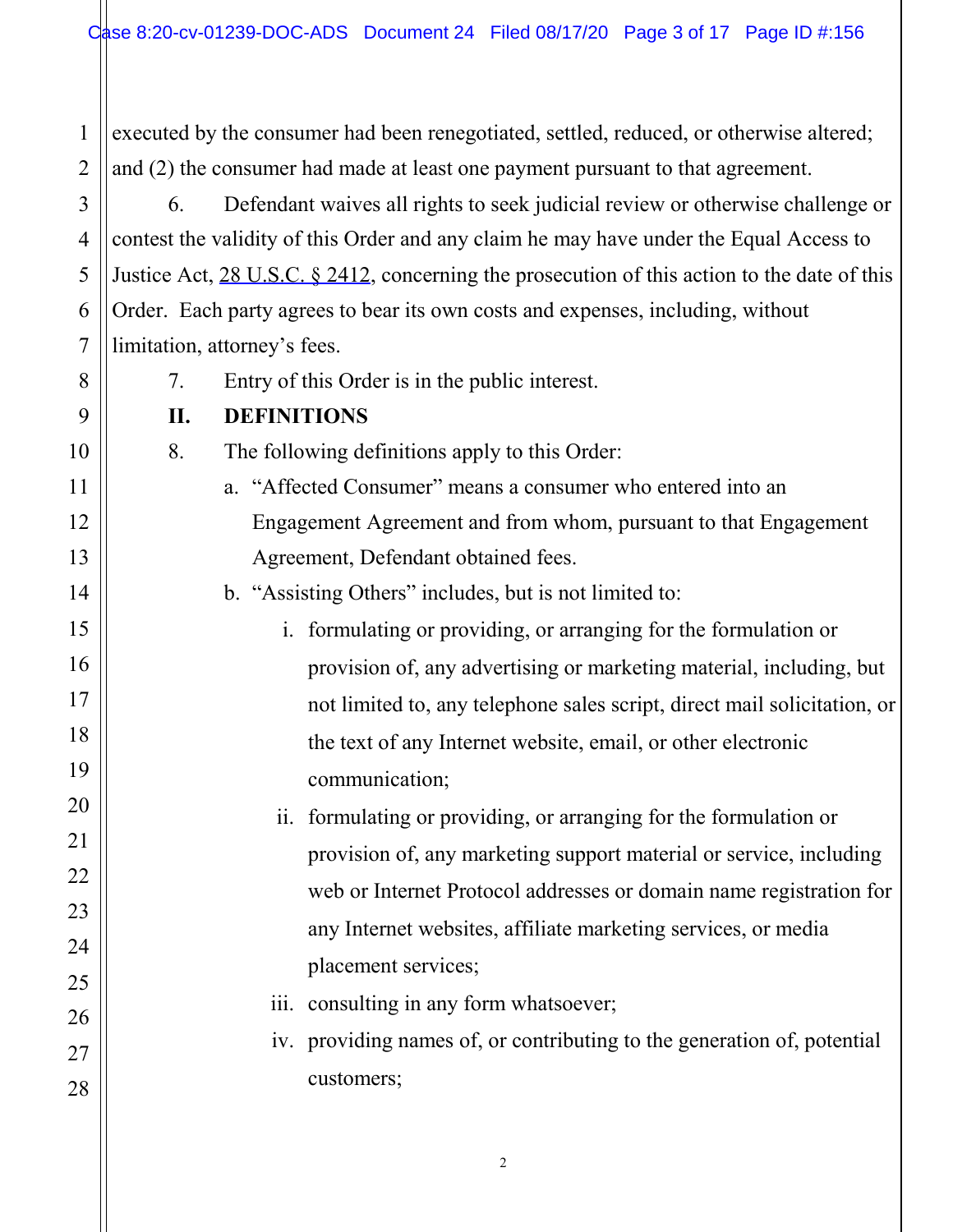1

2

3

4

5

6

7

8

9

10

11

12

13

14

15

16

17

18

19

20

21

22

23

24

25

26

27

- v. participating in or providing services related to the offering, sale, or servicing of a product, or the collection of payments for a product; vi. acting or serving as an owner, officer, director, manager, principal, partner, or limited partner of any entity; and vii. investing or loaning money. c. "Current Consumer" means any consumer for whom Defendant has not completed providing a Debt-Relief Service pursuant to an Engagement Agreement as of the Effective Date or any Affected Consumer who still owes payments under the terms of an Engagement Agreement as of the Effective Date. d. "Debt-Relief Service" means any program or service represented, directly
	- or by implication, to renegotiate, settle, or in any way alter the terms of payment or other terms of the debt or obligation, including, but not limited to a reduction in the balance, interest rate, or fees owed by a consumer to an unsecured creditor or debt collector.
	- e. "Defendant" means Daniel Ruggiero d/b/a The Law Offices of Daniel Ruggiero or Pinnacle Law Group and by any other name by which he may be known.
	- f. "Effective Date" means the date on which this Order is entered by the Court.
	- g. "Enforcement Director" means the Assistant Director of the Office of Enforcement for the Bureau of Consumer Financial Protection, or his or her delegate.
	- h. "Engagement Agreement" means an agreement to provide a Debt-Relief Service relating to private student-loan debt, the receivables from which were transferred to GST Factoring, Inc., in connection with which Defendant provided a Debt-Relief Service.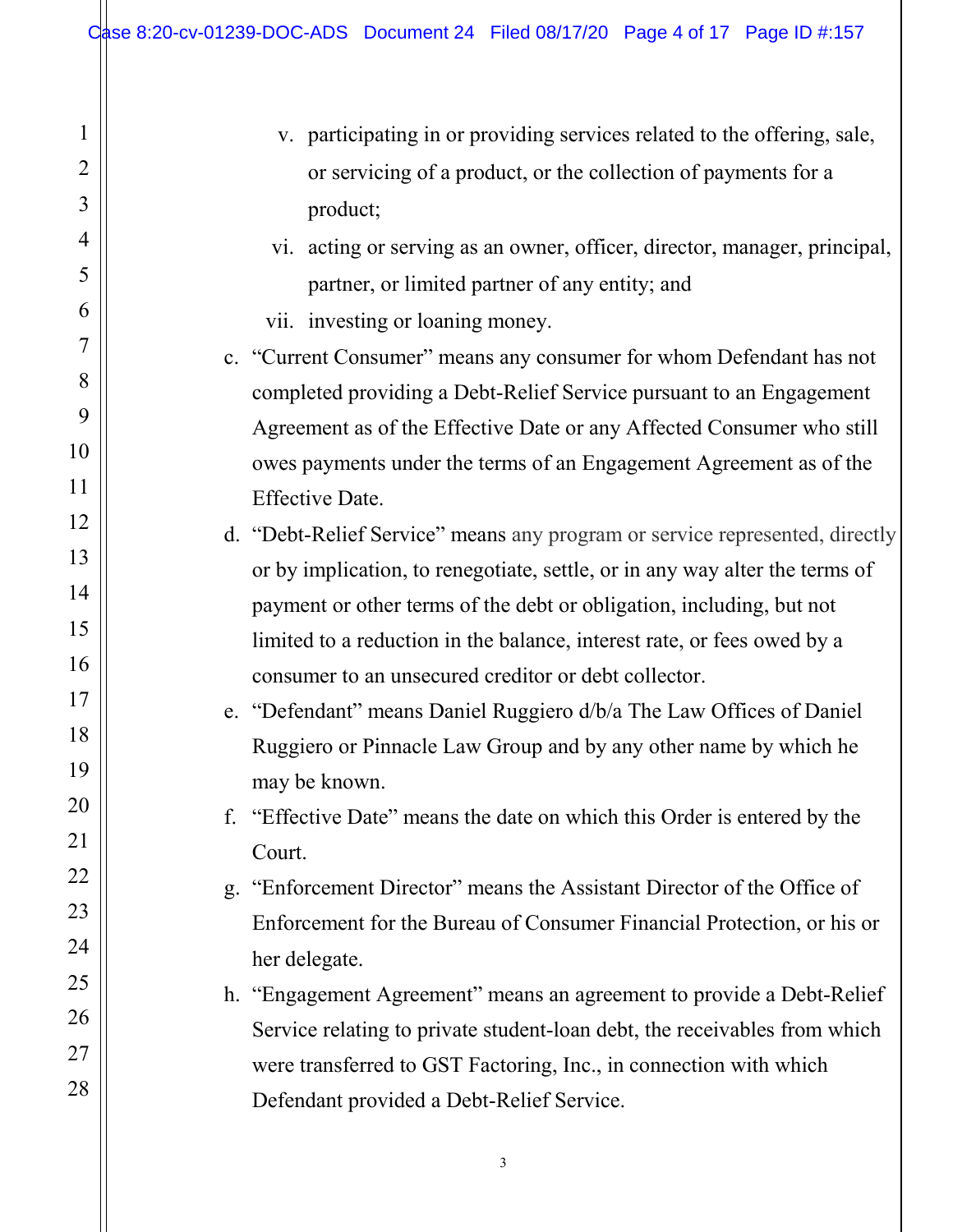$\mathbb{I}$ 

| 1              | "File" means the materials retained by Defendant or any third party<br>$\mathbf{i}$ . |  |  |
|----------------|---------------------------------------------------------------------------------------|--|--|
| $\overline{2}$ | retaining the materials on Defendant's behalf relating to a Current                   |  |  |
| 3              | Consumer for use in providing a Debt-Relief Service to the Current                    |  |  |
| 4              | Consumer in whatever form those materials are kept, including                         |  |  |
| 5              | electronically stored information.                                                    |  |  |
| 6              | "Person" means an individual, partnership, company, corporation,<br>1.                |  |  |
| 7              | association (incorporated or unincorporated), trust, estate, cooperative              |  |  |
| 8              | organization, or other entity.                                                        |  |  |
| 9              | k. "Related Consumer Action" means a private action by or on behalf of                |  |  |
| 10             | one or more consumers or an enforcement action by another                             |  |  |
| 11             | governmental agency brought against Defendant based on substantially                  |  |  |
| 12             | the same facts as described in the Complaint.                                         |  |  |
| 13             | 1. "Telemarketing" means a plan, program, or campaign which is conducted              |  |  |
| 14             | to induce the purchase of goods or services or a charitable contribution,             |  |  |
| 15             | by use of one or more telephones and which involves more than one                     |  |  |
| 16             | interstate phone call.                                                                |  |  |
| 17             | <b>CONDUCT PROVISIONS</b>                                                             |  |  |
| 18             | <b>BAN ON DEBT-RELIEF PRODUCTS AND SERVICES IN</b><br>Ш.                              |  |  |
| 19             | <b>CONNECTION WITH TELEMARKETING</b>                                                  |  |  |
| 20             | IT IS ORDERED that:                                                                   |  |  |
| 21             | Defendant, whether acting directly or indirectly, is permanently restrained<br>9.     |  |  |
| 22             | and enjoined from, in connection with Telemarketing:                                  |  |  |
| 23             | a. Advertising, marketing, promoting, offering for sale, selling, or providing        |  |  |
| 24             | any Debt-Relief Service;                                                              |  |  |
| 25             | b. Assisting Others in advertising, marketing, promoting, offering for sale,          |  |  |
| 26             | selling, or providing any Debt-Relief Service; and                                    |  |  |
| 27             | c. Receiving any remuneration or other consideration from, holding any                |  |  |
| 28             | ownership interest in, providing services to, or working in any capacity              |  |  |
|                |                                                                                       |  |  |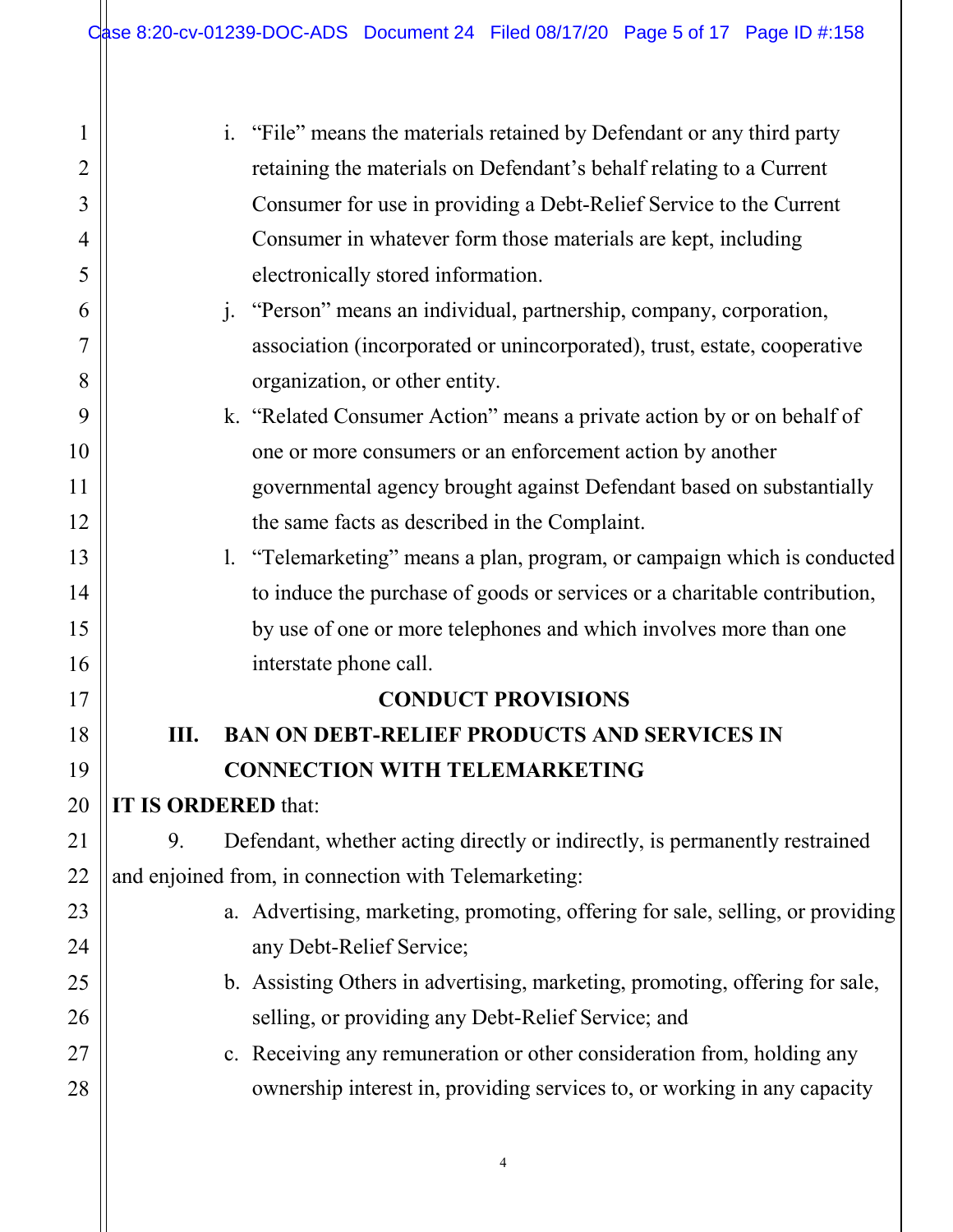for any Person engaged in advertising, marketing, promoting, offering for sale, selling, or providing any Debt-Relief Service. Nothing in this Order shall be read as an exception to this Paragraph.

# **IV. INJUNCTION CONCERNING COLLECTING PAYMENTS FROM AND PROVIDING NOTICES TO CONSUMERS IT IS FURTHER ORDERED** that:

10. As of the Effective Date, Defendant, and his agents, servants, employees, and attorneys, and all other persons in active concert or participation with any of them, who receive actual notice of this Order, whether acting directly or indirectly, are permanently restrained and enjoined from causing any charges to be made to, or collecting, attempting to collect, causing collection or attempts to collect, selling, assigning, or otherwise transferring any right to collect, payment from any Affected Consumer.

11. No later than 2 business days after the Effective Date, Defendant must take steps to ensure that no Current Consumer is charged any payment after the Effective Date for services provided by Defendant, including by sending notice to all Persons providing services associated with such payments, including factoring companies, customer service providers, and payment processors, explaining that the Defendant has terminated services and any associated payments are cancelled immediately. Each such notification must include a copy of the Complaint and this Order. If any Current Consumer is charged a payment after the Effective Date, Defendant will cause those amounts to be refunded.

12. As of the Effective Date, Defendant must provide each Current Consumer access to his or her File without charge.

13. Defendant must provide to each Current Consumer a notice containing the following information:

a. Notice of the termination of services;

b. A copy of the Complaint and this Order;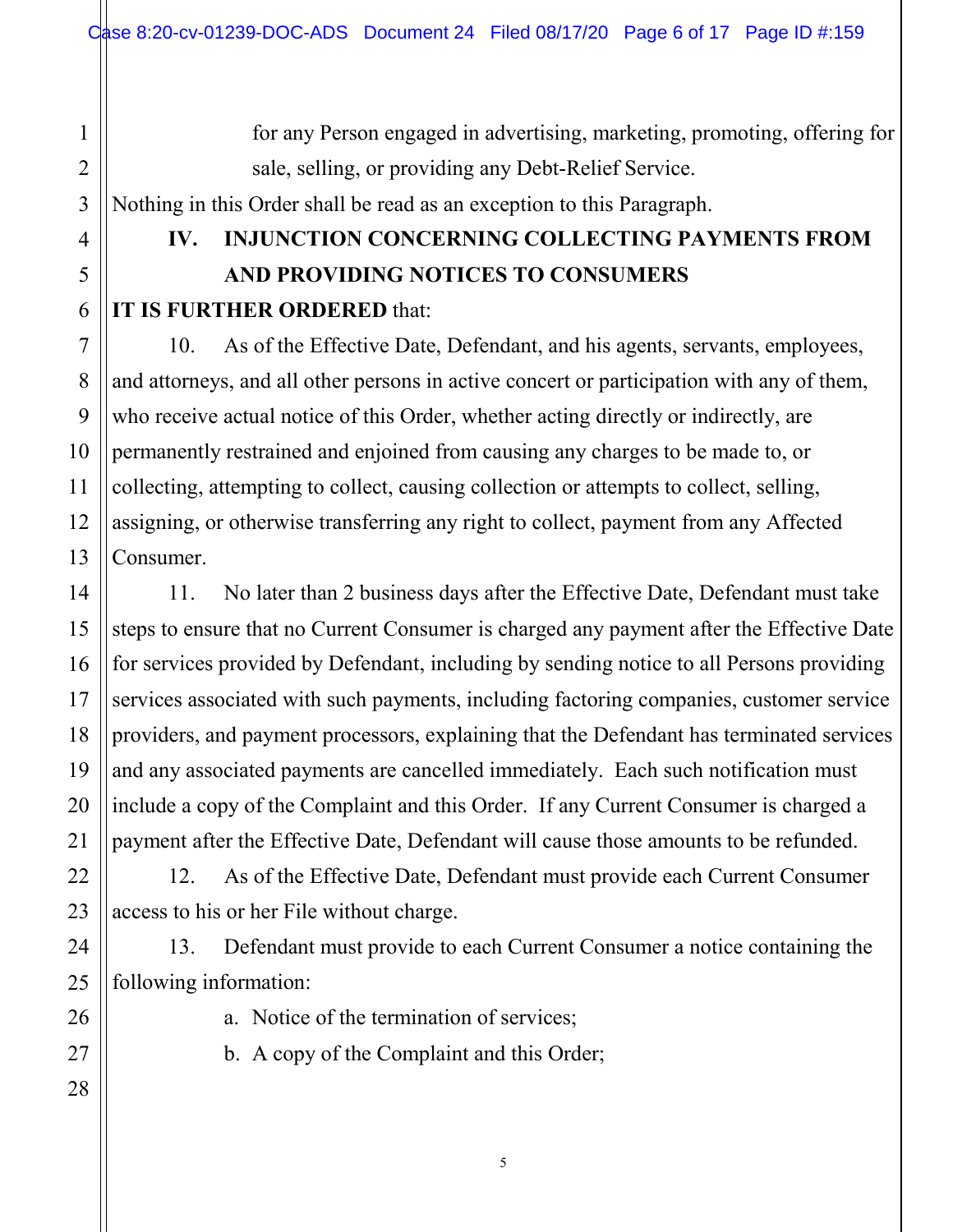- 1 2 3 4 5 6 7 8 9 10 11 12 13 14 15 16 17 18 19 20 21 22 23 24 25 26 27 28
- c. A summary of negotiations conducted by the Defendant on behalf of the Current Consumer to date and any outstanding settlement offers from the Current Consumer's loan holder(s) or servicer(s); and

d. How the Current Consumer may access his or her File without charge.

14. Defendant shall provide a proposed form of the notice required by Paragraph 13 to the Enforcement Director for non-objection within 5 days of the Effective Date.

15. Within 10 days of non-objection by the Enforcement Director, Defendant must send out the notice provided in Paragraph 13.

16. Defendant shall include no materials other than the notice provided in Paragraph 13 in any envelope containing such notices, unless Defendant has obtained written confirmation from the Enforcement Director that the Bureau does not object to the inclusion of such materials.

# **V. PROHIBITED USE OF CONSUMER INFORMATION IT IS FURTHER ORDERED** that:

17. Defendant, and his agents, servants, employees, and attorneys, who receive actual notice of this Order, whether acting directly or indirectly, may not disclose, use, or benefit from, consumer information, including the name, address, telephone number, email address, social security number, other identifying information, or any data that enables access to a consumer's account (including a credit card, bank account, or other financial account) of any person that Defendant obtained prior to the Effective Date in connection with the advertising, marketing, promotion, offering for sale, sale, or providing of any Debt-Relief Service in connection with Telemarketing*.* However, consumer information may be disclosed if requested by a government agency or required by law, regulation, or court order.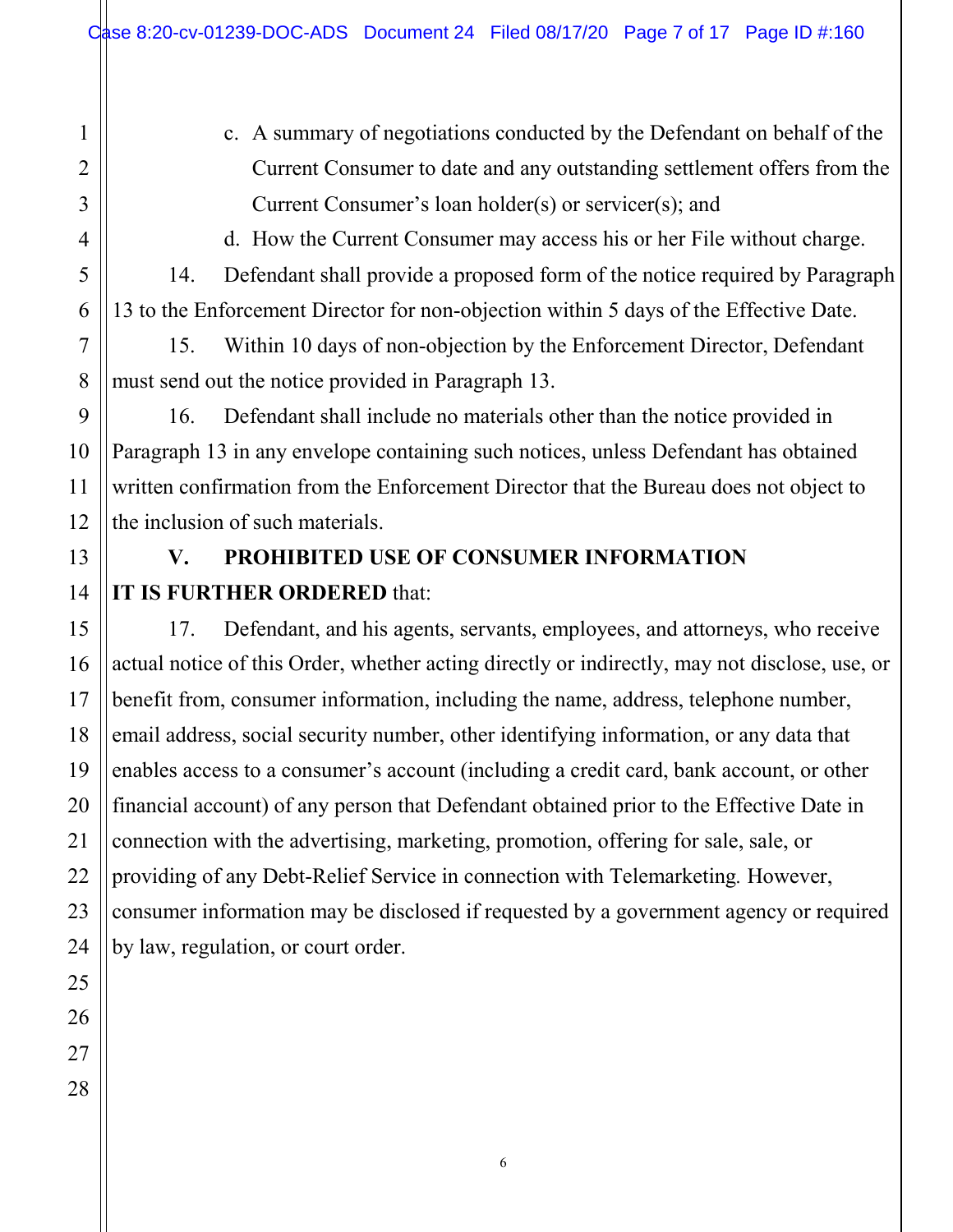#### **MONETARY PROVISIONS**

## **VI. ORDER TO PAY REDRESS**

## **IT IS FURTHER ORDERED** that:

18. A judgment for monetary relief is entered in favor of the Bureau and against Defendant, in the amount of \$125,000 for the purpose of providing redress to Affected Consumers; however, full payment of this judgment will be suspended upon satisfaction of the obligations in Paragraphs 19 through 22 of this Section and Paragraphs 33 through 37 and 39 of Section IX and subject to Section VII of this Order.

19. Within 10 days of the Effective Date, Defendant must pay to the Bureau, by wire transfer to the Bureau or to the Bureau's agent, and according to the Bureau's wiring instructions, \$30,000 in partial satisfaction of the judgment as ordered in Paragraph 18 of this Section.

20. With regard to any redress that Defendant pays pursuant to Paragraph 19, if Defendant receives, directly or indirectly, any reimbursement or indemnification from any source, including but not limited to payment made under any insurance policy, or if Defendant secures a tax deduction or tax credit with regard to any federal, state, or local tax, Defendant must: (a) immediately notify the Enforcement Director in writing, and (b) within 10 days of receiving the funds or monetary benefit, Defendant must transfer to the Bureau the full amount of such funds or monetary benefit (Additional Payment) to the Bureau or to the Bureau's agent according to the Bureau's wiring instructions. After the Bureau receives the Additional Payment, the amount of the suspended judgment referenced in Paragraph 18 will be reduced by the amount of the Additional Payment and the Additional Payment will be applied toward satisfaction of the monetary judgment entered in Paragraph 18.

21. Any funds received by the Bureau in satisfaction of this judgment will be deposited into a fund or funds administered by the Bureau or to the Bureau's agent according to applicable statutes and regulations to be used for redress for injured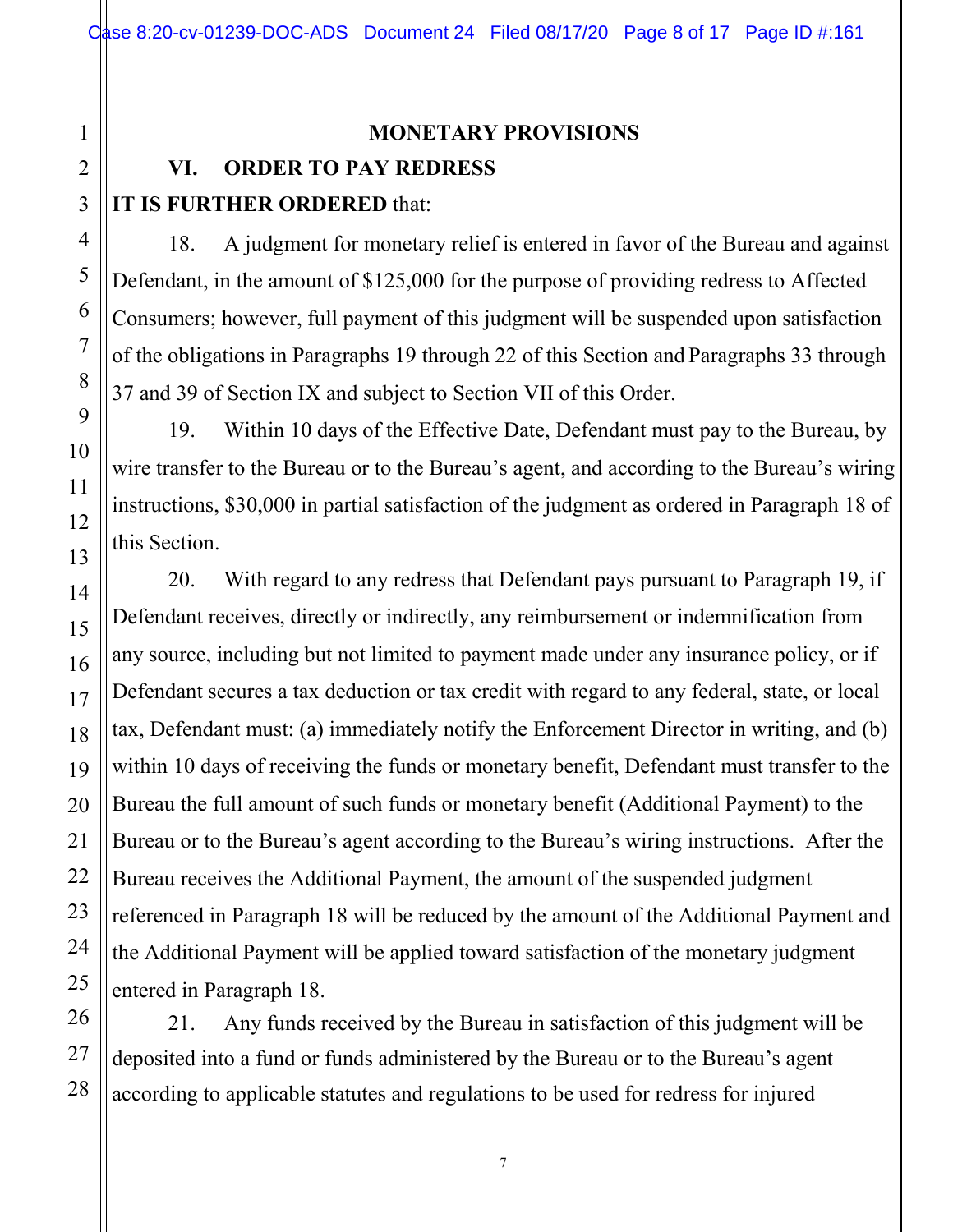1 consumers, including, but not limited to, refund of moneys, restitution, damages, or other monetary relief, and for any attendant expenses for the administration of any such redress.

22. If the Bureau determines, in its sole discretion, that redress to consumers is wholly or partially impracticable or if funds remain after the administration of redress is completed, the Bureau shall deposit the remaining funds in the U.S. Treasury as disgorgement. Defendant will have no right to challenge the Bureau's choice of remedies under this Section, and will have no right to contest any actions that the Bureau or its representatives may take under this paragraph.

23. Payment of redress to any Affected Consumer under this Order may not be conditioned on that Affected Consumer waiving any right.

# **VII. EFFECT OF MISREPRESENTATION OR OMISSION REGARDING FINANCIAL CONDITION**

## **IT IS FURTHER ORDERED** that:

24. The suspension of the monetary judgment entered in Section VI of this Order is expressly premised on the truthfulness, accuracy, and completeness of Defendant's financial statements and supporting documents submitted to the Bureau on or about May 20, 2020 which Defendant asserts are truthful, accurate, and complete, and which include:

> a. Financial Statement of Defendant, including the attachments, signed on May 19, 2020 and submitted to the Bureau on or about May 20, 2020.

> b. 2016, 2017 and 2018 federal tax returns for Defendant, submitted to the Bureau on or about May 20, 2020.

25. If upon motion by the Bureau, the Court determines that Defendant has failed to disclose any material asset or that any of his financial statements or oral testimony contain any material misrepresentation or omission, including materially misstating the value of any asset, the Court shall terminate the suspension of the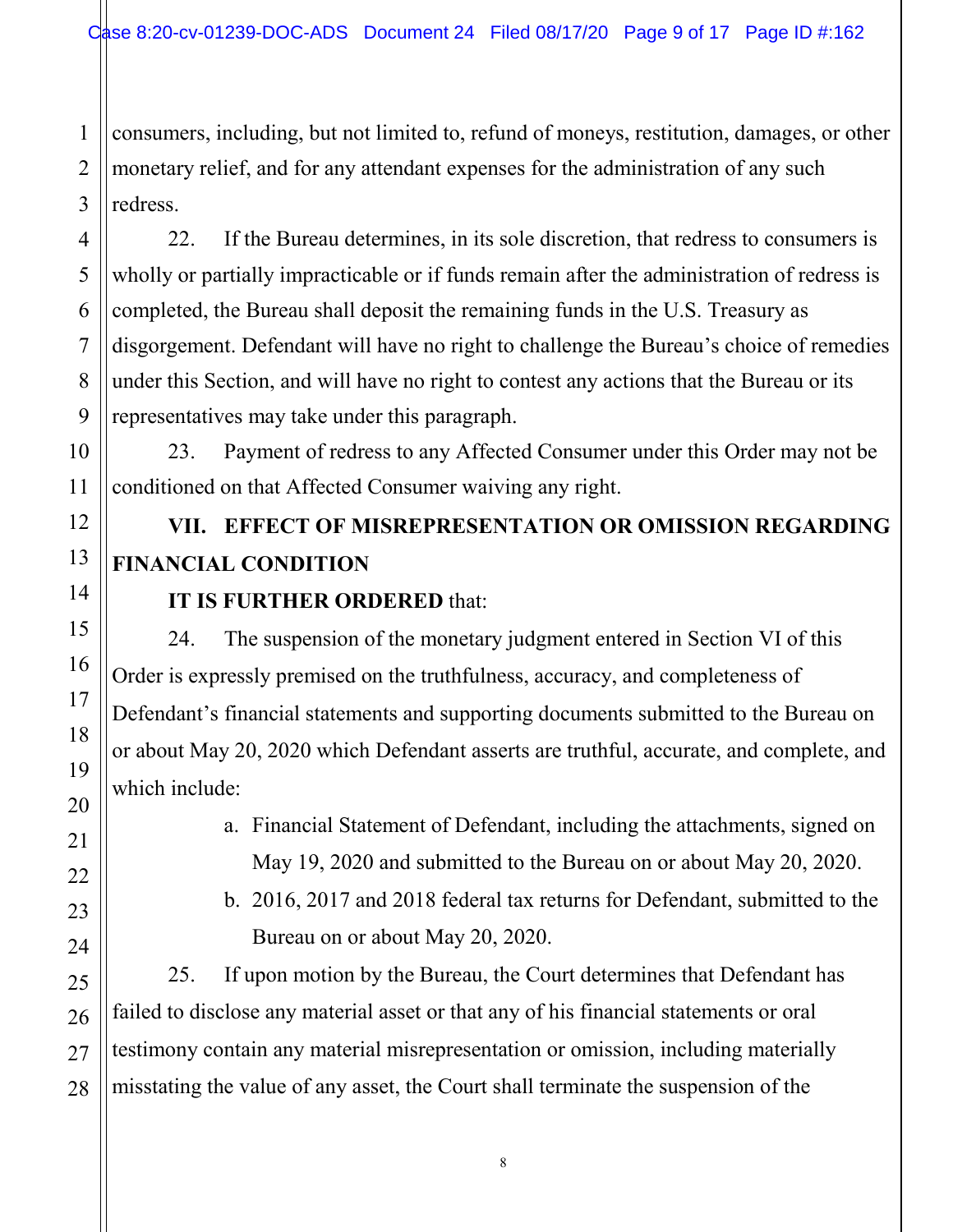monetary judgment entered in Section VI and without further adjudication, shall reinstate the judgment entered in Section VI of this Order and the full judgment of \$125,000 shall be immediately due and payable, less any amounts paid to the Bureau under Section VI of this Order.

26. If the Court terminates the suspension of the monetary judgment under this Section, the Bureau will be entitled to interest on the judgment, computed from the date of entry of this Order, at the rate prescribed by 28 U.S.C. § 1961, as amended, on any outstanding amounts not paid.

27. Provided, however, that in all other respects this Order shall remain in full force and effect unless otherwise ordered by the Court; and, provided further, that proceedings instituted under this provision would be in addition to, and not in lieu of any other civil or criminal remedies as may be provided by law, including any other proceedings that the Bureau may initiate to enforce this Order.

# **VIII. ORDER TO PAY CIVIL MONEY PENALTIES IT IS FURTHER ORDERED** that:

28. Under Section 1055(c) of the CFPA, 12 U.S.C. § 5565(c), by reason of the violations of law alleged in the Complaint, and taking into account the factors in 12 U.S.C. § 5565(c)(3), Defendant must pay a civil money penalty of \$1 to the Bureau. This amount is based on Defendant's limited ability to pay as attested to in his financial statements listed in Section VII above.

29. Within 10 days of the Effective Date, Defendant must pay the civil money penalty by wire transfer to the Bureau or to the Bureau's agent in compliance with the Bureau's wiring instructions.

30. The civil money penalty paid under this Order will be deposited in the Civil Penalty Fund of the Bureau as required by Section 1017(d) of the CFPA, 12 U.S.C.  $$5497(d).$ 

1

2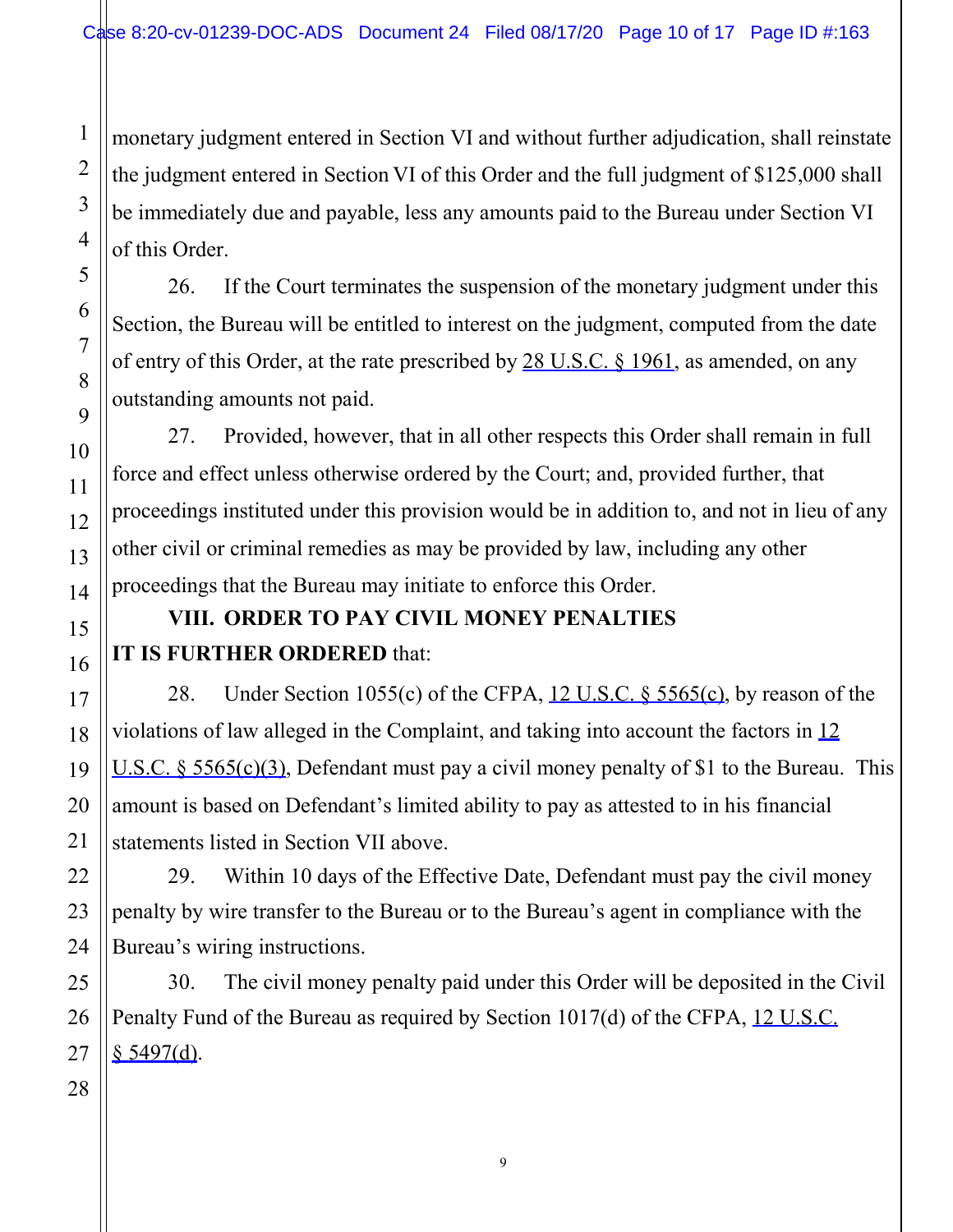Case 8:20-cv-01239-DOC-ADS Document 24 Filed 08/17/20 Page 11 of 17 Page ID #:164

31. Defendant must treat the civil money penalty paid under this Order as a penalty paid to the government for all purposes. Regardless of how the Bureau ultimately uses those funds, Defendant may not:

- a. Claim, assert, or apply for a tax deduction, tax credit, or any other tax benefit for any civil money penalty paid under this Order; or
- b. Seek or accept, directly or indirectly, reimbursement or indemnification from any source, including, but not limited to payment made under any insurance policy, with regard to any civil money penalty paid under this Order.

32. Defendant agrees that the civil penalty imposed by the Order represents a civil penalty owed to the United States Government, is not compensation for actual pecuniary loss, and thus it is not subject to discharge under the Bankruptcy Code, 11 U.S.C. § 523(a)(7).

# **IX. ADDITIONAL MONETARY PROVISIONS**

## **IT IS FURTHER ORDERED** that:

33. In the event of any default on Defendant's obligations to make payment under this Order, interest, computed under  $28$  U.S.C.  $\frac{6}{1961}$ , as amended, will accrue on any outstanding payments not paid from the date of default to the date of payment, and will immediately become due and payable.

34. Defendant relinquishes all dominion, control, and title to the funds paid under this Order to the fullest extent permitted by law and no part of the funds may be returned to Defendant.

35. The facts alleged in the Complaint will be taken as true and be given collateral estoppel effect, without further proof, in any proceeding based on the entry of the Order, or in any subsequent civil litigation by or on behalf of the Bureau, including in a proceeding to enforce its rights to any payment or monetary judgment under this Order, such as a nondischargeability complaint in any bankruptcy case.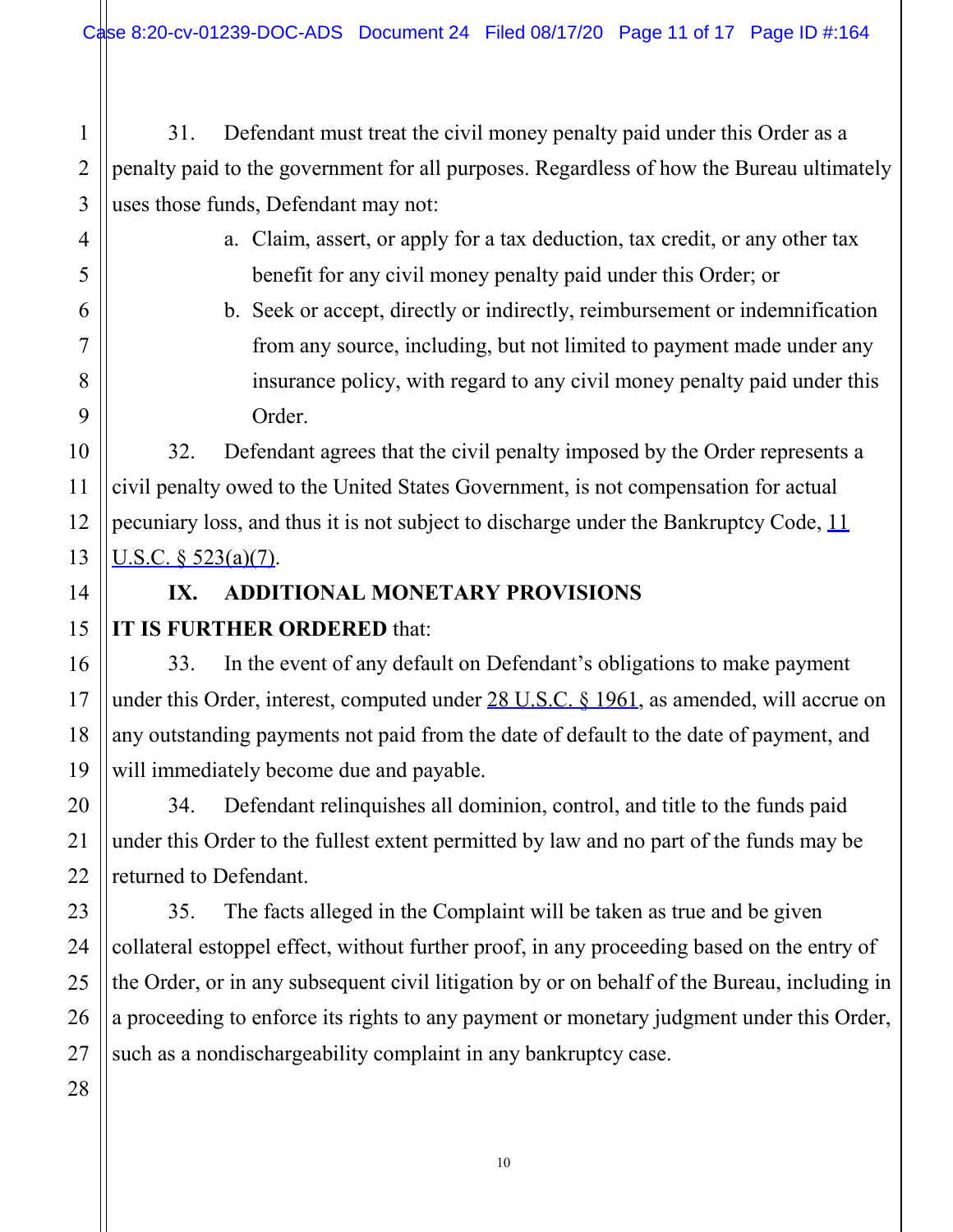1 2 36. The facts alleged in the Complaint establish all elements necessary to sustain an action by the Bureau under Section  $523(a)(2)(A)$  of the Bankruptcy Code, 11 U.S.C. § 523(a)(2)(A), and for such purposes this Order will have collateral estoppel effect against Defendant, even in Defendant's capacity as debtor-in-possession.

37. Under 31 U.S.C. § 7701, Defendant must furnish to the Bureau his taxpayer identification number(s), which may be used for purposes of collecting and reporting on any delinquent amount arising out of this Order.

38. Within 30 days of the entry of a final judgment, consent order, or settlement in a Related Consumer Action, Defendant must notify the Enforcement Director of the final judgment, consent order, or settlement in writing. That notification must indicate the amount of redress, if any, that Defendant paid or is required to pay to consumers and describe the consumers or classes of consumers to whom that redress has been or will be paid. To preserve the deterrent effect of the civil money penalty in any Related Consumer Action, Defendant may not argue that Defendant is entitled to, nor may Defendant benefit by, any offset or reduction of any monetary remedies imposed in the Related Consumer Action because of the civil money penalty paid in this action or because of any payment that the Bureau makes from the Civil Penalty Fund. If the court in any Related Consumer Action offsets or otherwise reduces the amount of compensatory monetary remedies imposed against Defendant based on the civil money penalty paid in this action or based on any payment that the Bureau makes from the Civil Penalty Fund, Defendant must, within 30 days after entry of a final order granting such offset or reduction, notify the Bureau and pay the amount of the offset or reduction to the U.S. Treasury. Such a payment will not be considered an additional civil money penalty and will not change the amount of the civil money penalty imposed in this action.

39. Upon written request, any consumer reporting agency must furnish consumer reports to the Bureau concerning Defendant under Section 604(a)(1) of the Fair Credit Reporting Act, 15 U.S.C.§ 168l b(a)(1), which may be used for purposes of collecting and reporting on any delinquent amount arising out of this Order.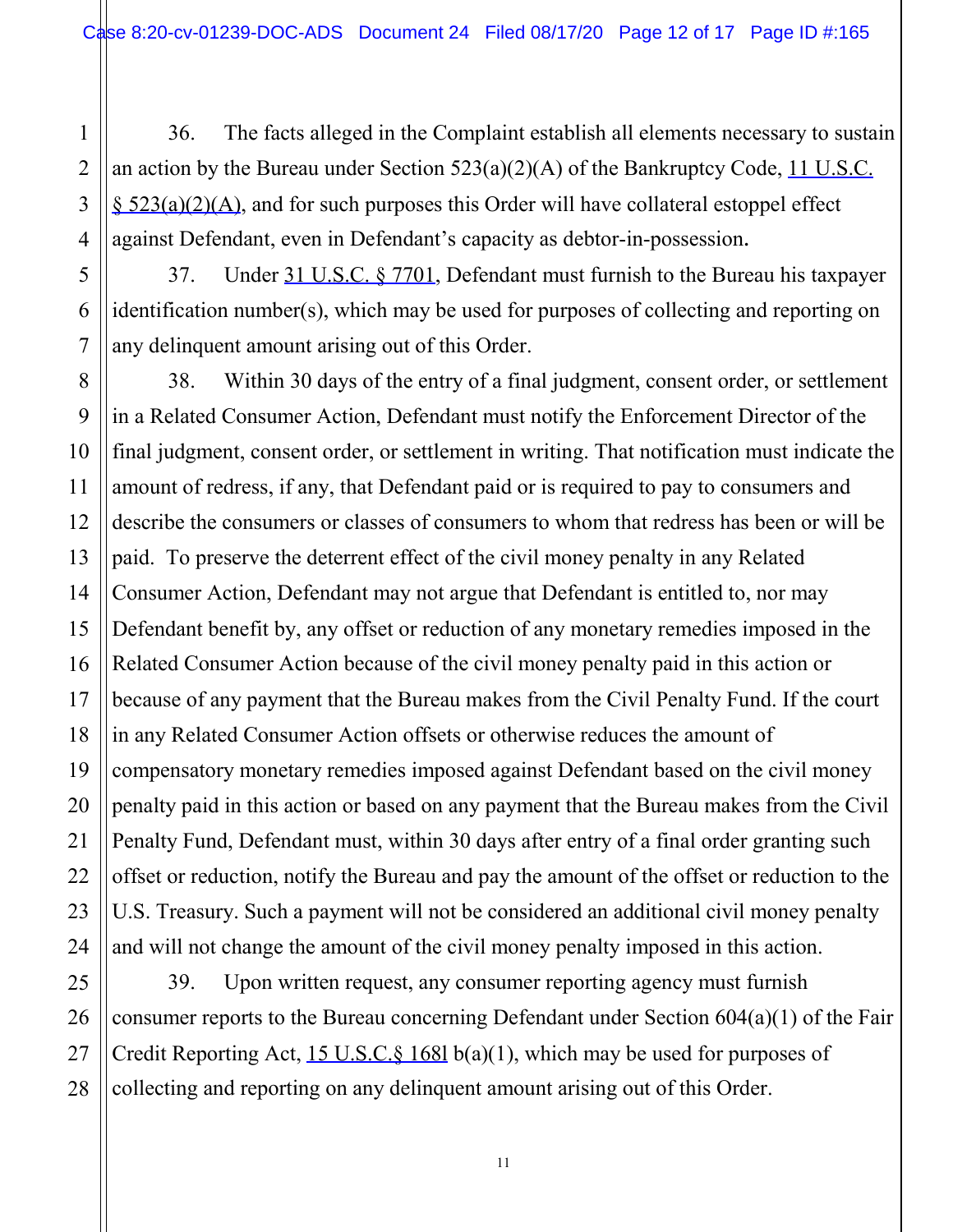Case 8:20-cv-01239-DOC-ADS Document 24 Filed 08/17/20 Page 13 of 17 Page ID #:166

#### **COMPLIANCE PROVISIONS**

## **X. REPORTING REQUIREMENTS**

## **IT IS FURTHER ORDERED** that:

40. Defendant must notify the Bureau of any development that may affect compliance obligations arising under this Order, including, but not limited to, the filing of any bankruptcy or insolvency proceeding by or against Defendant; or a change in Defendant's name or address. Defendant must provide this notice, if practicable, at least 30 days before the development, but in any case no later than 14 days after the development.

41. Within 7 days of the Effective Date, Defendant must: a. Designate at least one telephone number and email, physical and postal address as points of contact, which the Bureau may use to communicate with Defendant; b. Identify all businesses for which Defendant is the majority owner, or that Defendant directly or indirectly controls, by all of their names, telephone numbers, and physical, postal, email and Internet addresses; c. Describe the activities of each such business, including the products and services offered, and the means of advertising, marketing, and sales; d. Identify all Defendant's telephone numbers and all email, Internet, physical and postal addresses of Defendant, including all residences; and e. Describe in detail Defendant's involvement in any business for which he performs services in any capacity or which he wholly or partially owns, including his title, role, responsibilities, participation, authority, control, and ownership. 42. Defendant must report any change in the information required to be

28 submitted under Paragraph 41 at least 30 days before the change or as soon as practicable after learning about the change, whichever is sooner.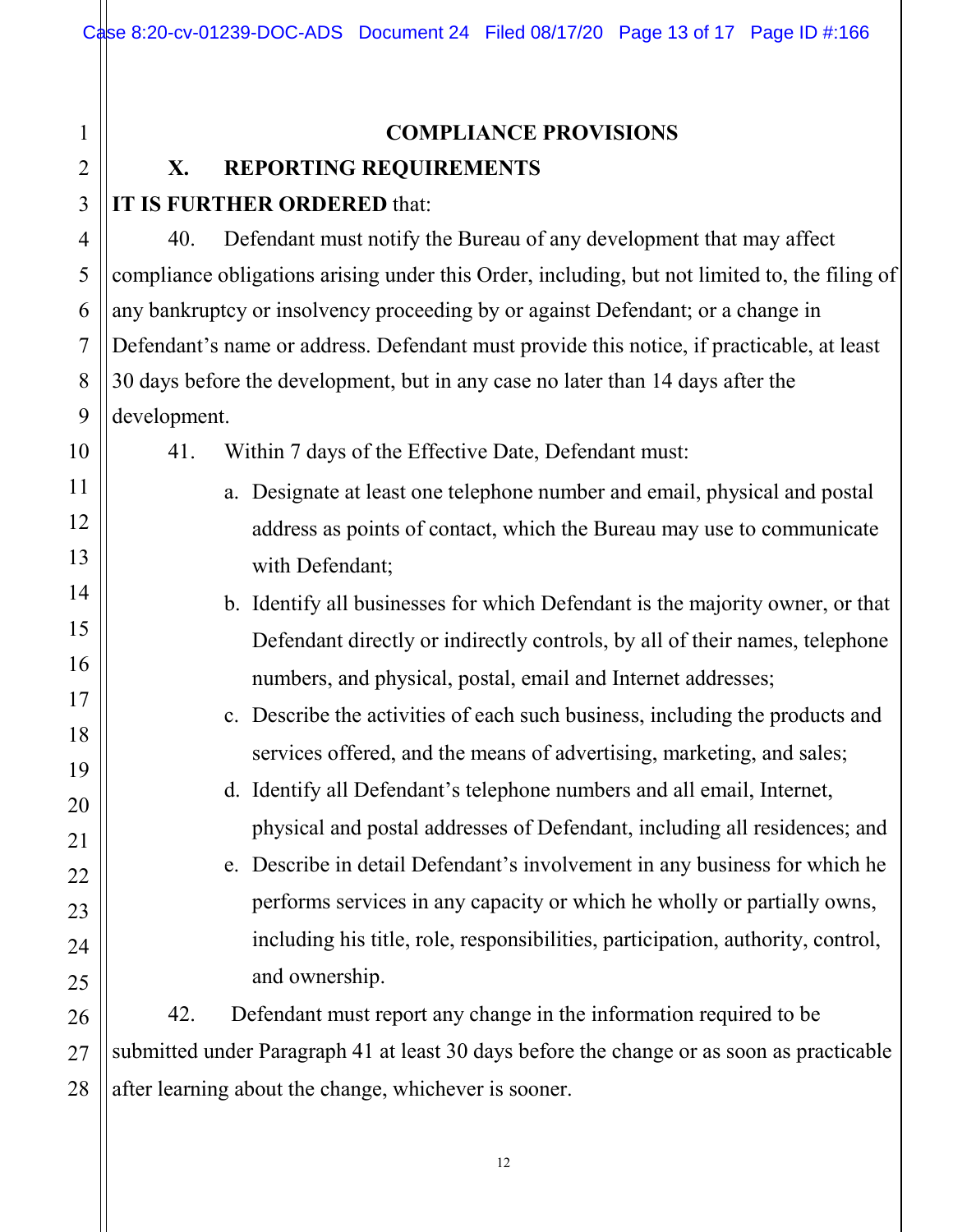43. Within 90 days of the Effective Date, and again one year after the Effective Date, Defendant must submit to the Enforcement Director an accurate written compliance progress report sworn under penalty of perjury (Compliance Report), which, at a minimum:

> a. Lists each applicable paragraph and subparagraph of the Order and describes in detail the manner and form in which Defendant has complied with each such paragraph and subparagraph of this Order; and

b. Attaches a copy of each Order Acknowledgment obtained under Section XI, unless previously submitted to the Bureau.

After the one-year period, Defendant must submit to the Enforcement Director additional Compliance Reports within 14 days of receiving a written request from the Bureau.

# **XI. ORDER DISTRIBUTION AND ACKNOWLEDGEMENT IT IS FURTHER ORDERED** that:

44. Within 7 days of the Effective Date, Defendant must submit to the Enforcement Director an acknowledgment of receipt of this Order, sworn under penalty of perjury.

45. Within 30 days of the Effective Date, Defendant, for any business for which he is majority owner or which he directly or indirectly controls, must deliver a copy of this Order to each of its board members and executive officers, as well as to any managers, employees, service providers, or other agents and representatives who have responsibilities related to the subject matter of the Order.

46. For 5 years from the Effective Date, Defendant, for any business for which he is the majority owner or which he directly or indirectly controls, must deliver a copy of this Order to any business entity resulting from any change in structure referred to in Section X, any future board members and executive officers, before they assume their responsibilities.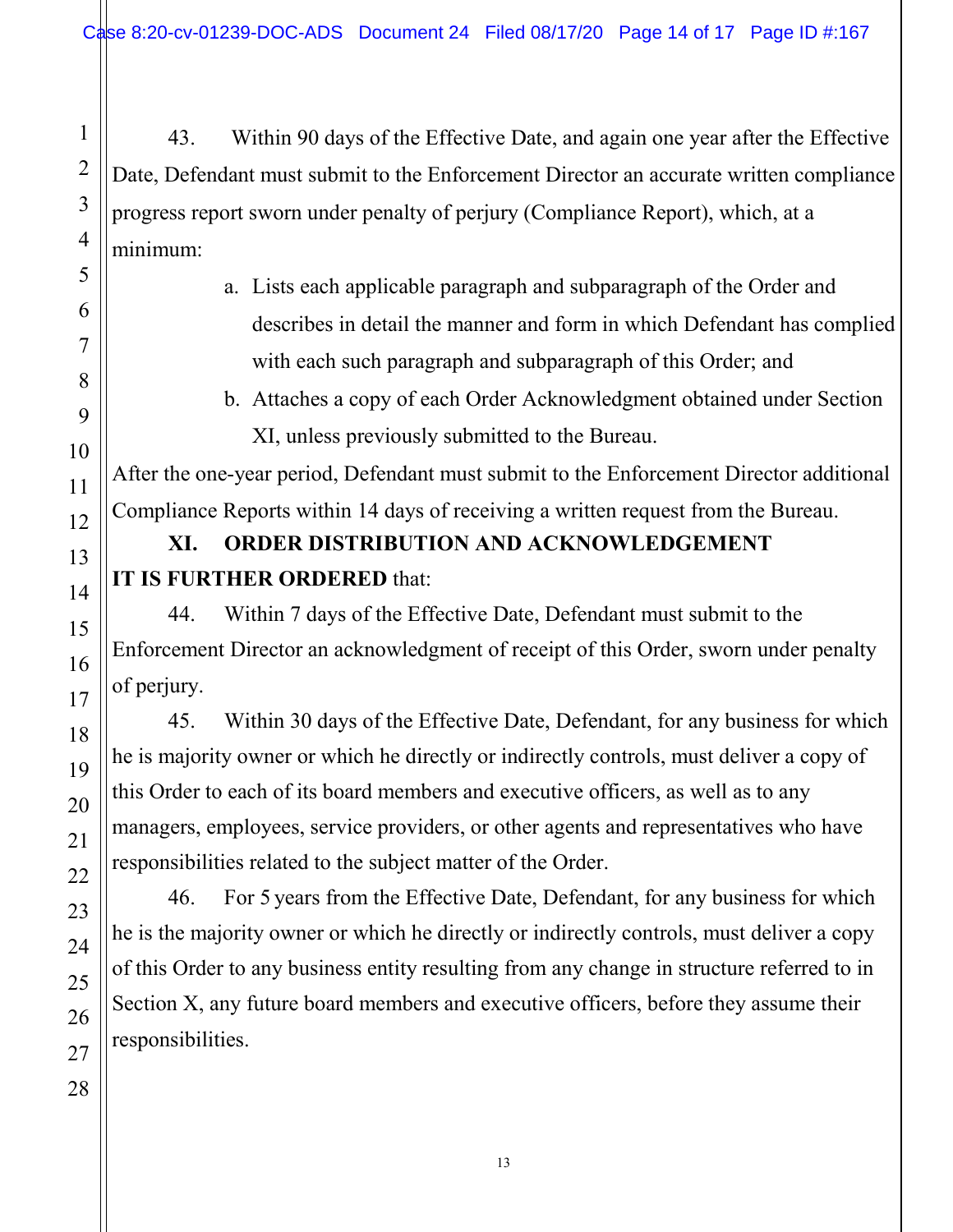47. Defendant must secure a signed and dated statement acknowledging receipt of a copy of this Order, ensuring that any electronic signatures comply with all the requirements of the E-Sign Act, 15 U.S.C. § 7001 *et seq*., within 30 days of delivery, from all persons receiving a copy of this Order under this Section.

# **XII. RECORDKEEPING**

## **IT IS FURTHER ORDERED** that:

48. Defendant must create, for at least 10 years from the Effective Date, all documents and records necessary to demonstrate full compliance with each provision of this Order, including all submissions to the Bureau. Defendant must retain these documents for at least 10 years after creation and make them available to the Bureau upon the Bureau's request.

49. Defendant must maintain, for at least 5 years from the Effective Date or 5 years after creation, whichever is longer:

- a. Financial records, including, but not limited to, individual and corporate tax returns, credit reports, any and all documentation required to complete the Bureau's individual and corporate financial disclosure forms, and accounting records showing gross and net revenues, all costs incurred in generating revenues, and the resulting net profit or loss;
	- b. For any Affected Consumer, records showing the person's name, email and postal address, telephone number, dates and dollar amounts of payments made, and the quantity and description of goods and services purchased; and
	- c. All consumer complaints and refund requests (whether received directly or indirectly, such as through a third party), and any response to those complaints or requests.

50. Defendant must make the documents identified in Paragraph 49 available to the Bureau upon the Bureau's request.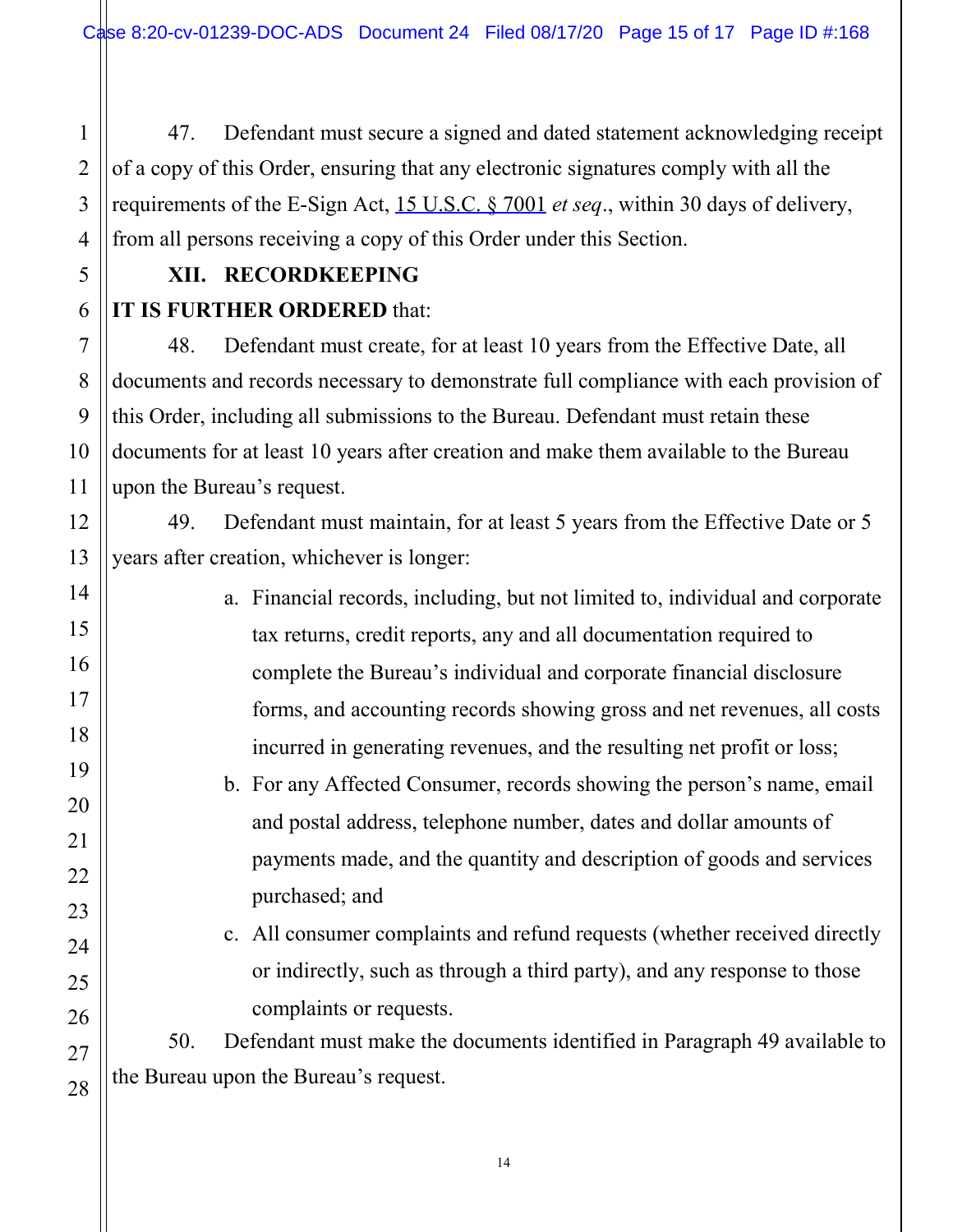## **XIII. NOTICES**

#### 2 **IT IS FURTHER ORDERED** that:

51. Unless otherwise directed in writing by the Bureau, Defendant must provide all submissions, requests, communications, or other documents relating to this Order in writing, with the subject line, "*CFPB v. GST Factoring, Inc. et al.*, Case No. 8:20-cv-01239 and send them by overnight courier or first-class mail to the below address and contemporaneously by email to Enforcement Compliance@cfpb.gov:

> Assistant Director for Enforcement Bureau of Consumer Financial Protection ATTENTION: Office of Enforcement 1700 G Street, N.W. Washington, DC 20552

## **XIV. COOPERATION WITH THE BUREAU**

## **IT IS FURTHER ORDERED** that:

52. Defendant must cooperate fully to help the Bureau determine the identity and location of, and the amount of injury sustained by, each Affected Consumer. Defendant must provide such information in his or his agents' possession or control within 14 days of receiving a written request from the Bureau.

53. Defendant must cooperate fully with the Bureau in this matter and in any investigation or litigation related to or associated with the conduct described in the Complaint, including, but not limited to, providing information, documents, and testimony. Defendant must provide truthful and complete information, evidence, and testimony. Defendant must appear, or cause employees or agents to appear, for interviews, discovery, hearings, trials, and any other proceedings that the Bureau may reasonably request upon 10 days written notice, or other reasonable notice, at such places and times as the Bureau may designate, without the service of compulsory process.